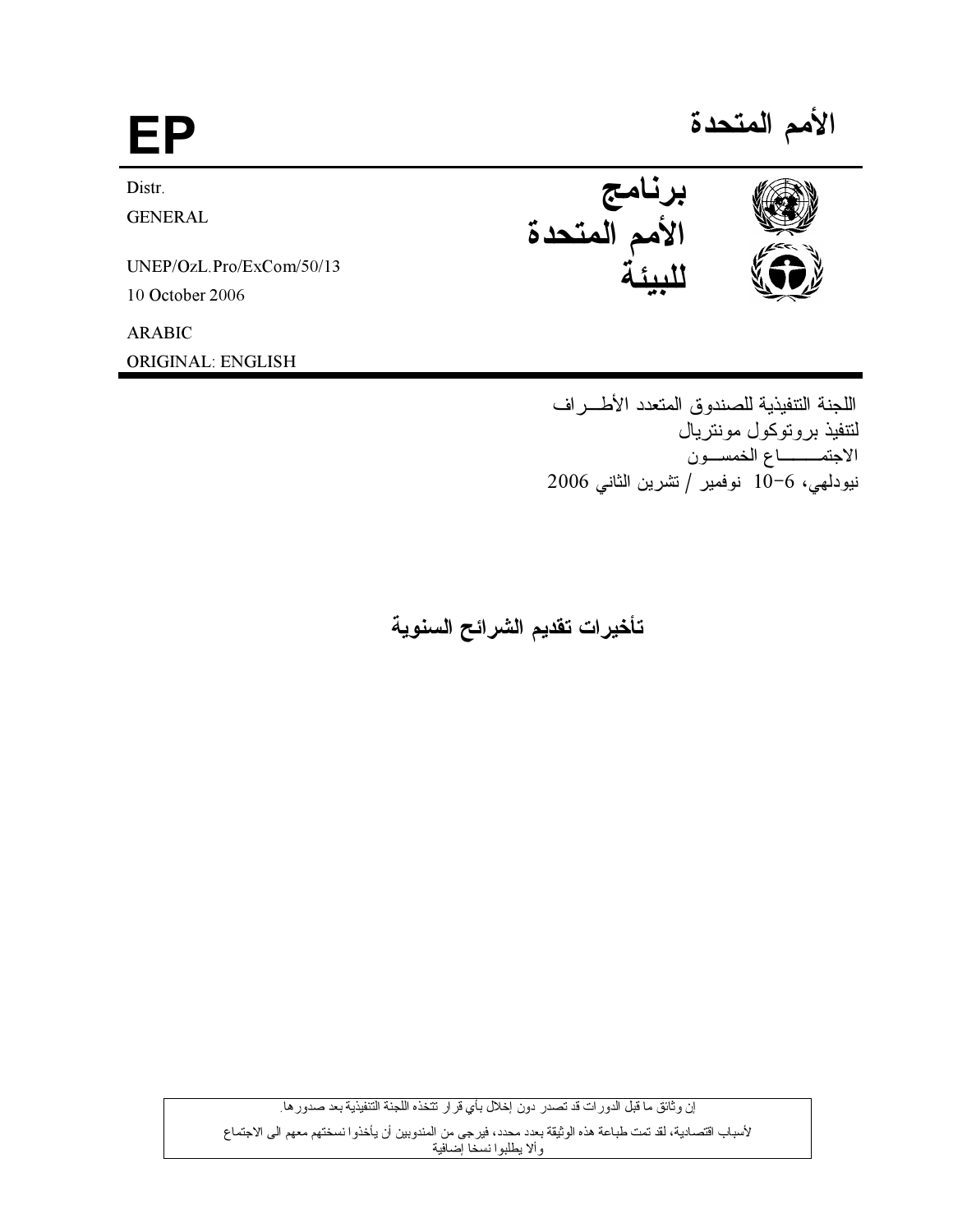### لمحة عامة

1 – تقدم هذه الوثيقة على سبيل المتابعة للمقرر المتخذ في الاجتماع السابع والأربعين الذي يطلب إضافة بند فرعي منفصل إلى جدول الأعمال عن حالات التأخير في تقديم البيانات عن الشرائح السنوية وصرف الأموال اللازمة للشرائح والالتزامات وذلك بالنسبة للاجتماعــات المقبلـــة ( المقرر 50/47 الفقرة د). وينبثق طلب البند الفرعي من جدول الأعمال من تاريخ إحالات متأخرات للشرائح السنوية ينجم عنَّها حالات تأخير في تحويل الأموال وأيضا تأخير في الوفَّاء بالالتزامات لتمويل الأنشَّطة التي تتطلبها الشرائح السنوية. ويهدف بند جدول أعمال هذا إلى تمكين اللجنة التنفيذية من تشجيع البلدان والوكالات ذات الصلة على زيادة جهودها من أجل تقديم الإحالات السنوية في أسر ع وقت ممكن لمعالجة الصعوبات في الوفاء بالمواعيد المتعلقة بتقديم الشرائح السنوية.

2 – وتتناول هذه الوثيقة حالات التأخير في تقديم الشرائح التي كان من المقترض تقديمها في الاجتماع الخمسين كما أنها تطرح توصيات لكي تنظَّر فيها اللجنة التنفيذية. وتتضمن الوثيقة أيضا جزءا جديداً يغطي الشرائح السنوية التي قدمت دون استيفائها ولذا سحبت دون النظر فيها في الاجتماع الخمسين.

حالات التأخير في تقديم الشرائح السنوية (الشرائح الواجب تقديمها إلى الاجتماع الخمسين)

3 – بلغ عدد الشرائح الواجب تقديمها إلى الاجتماع الخمسين تسع وأربعون شريحة. وثمة إحدى عشرة شريحة لم يتم تقديمها وبيانها كالتالـــي: يوئنديبي(3)، يونيـــدو(3)، يونيب (2)، البنــك الدولي(2)، فرنسا(1). ويعرض الجدول –1 نلك الشرائح التبي لم تقدم مع أسباب عدم تقديمها على النحو الذي أفادت به الوكالة المنفذة.

### $1 - 1$ الجدول

## الشرائح السنوية التي لم يتم تقديمها

| سبب عدم تقديمها حسبما أفادت        | الشرائح | القطاع                    | الوكالة    | اليلد   |
|------------------------------------|---------|---------------------------|------------|---------|
| به الوكالة المنفذة                 |         |                           |            |         |
| أحيلت إلى يونيدو                   | 2006    | الإزالة التدريجية لمركبات | البنـــــك | أنتيغوا |
|                                    |         | الكلور فلورو كربون        | الدولمي    | وبربودا |
|                                    |         |                           |            |         |
| اتفاق المنحة غير جاهز              | 2005    | الإزالة التدريجية لمركبات | البنـــــك | جزر     |
|                                    |         | الكلور فلورو كربون        | الدولمي    | البهاما |
|                                    |         |                           |            |         |
| توجد حالات عدم تساوق في            | 2005    | الإزالة التدريجية للمواد  | يوئنديبي   | بنغلادش |
| المراجعة التي أجريت لغرض           |         | المستنفدة للأوزون         |            |         |
| التحقق                             |         |                           |            |         |
| وفي مشروع الخطة السنوية المقدم     |         |                           |            |         |
| إلىي البنك ونلزم نسوية نلك الحالات |         |                           |            |         |
| لا يزال النوقيع على وثيقة          | 2006    | الإزالة التدريجية للمسواد | يوئنديبي   | بنغلادش |
| المشروع متأخرا. وأشارت وحدة        |         | المستنفدة للأوزون         |            |         |
| الأوزون                            |         |                           |            |         |
| الوطنية إلى أنه سيتم التوقيع على   |         |                           |            |         |
| المشروع في نهاية سبتمبر/أيلول.     |         |                           |            |         |
| لا يزال النوقيع على وثيقة          | 2005    | الإزالة التدريجية للمواد  | يونيب      | بنغلادش |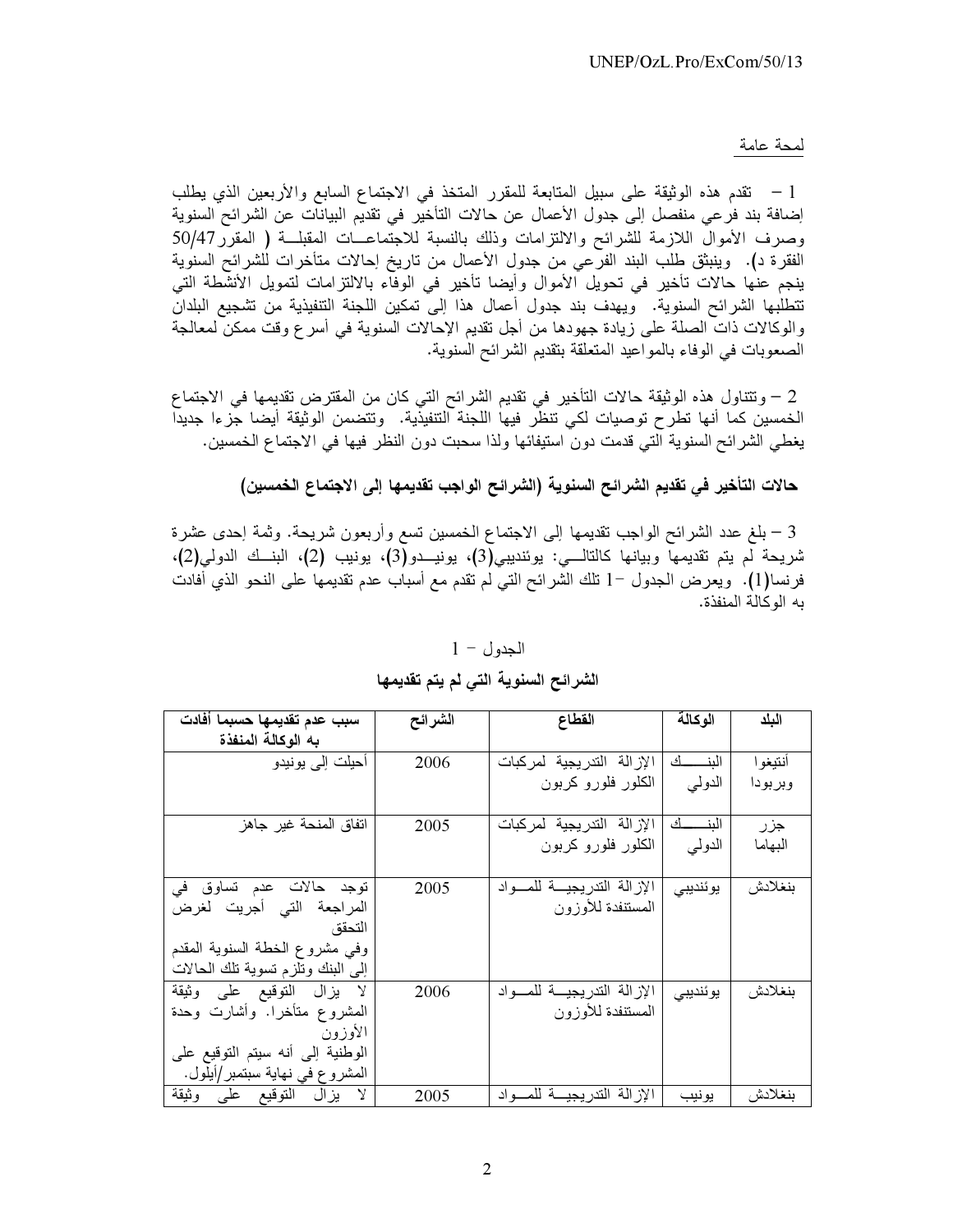| المشروع متأخرا. وأشارت وحدة         |                 | المستنفدة للأوزون          |          |          |
|-------------------------------------|-----------------|----------------------------|----------|----------|
| الأوزون                             |                 |                            |          |          |
| الوطنية إلى أنه سيتم التوقيع على    |                 |                            |          |          |
| المشروع في نهاية سبتمبر/أيلول.      |                 |                            |          |          |
| تأخرت الحكومة في التوقيع على        | 2006            | الإزالة التدريجية للمواد   | يونيب    | بنغلادش  |
| مشروع الوثيقة.                      |                 | المستنفدة للأوزون          |          |          |
| تأخرت الحكومة في التوقيع على        | 2005            | الإزالة التدريجية للمواد   | يونيدو   | البو سنة |
| مشروع الوثيقة.                      |                 | المستنفدة للأوزون          |          | والهرسك  |
| لم يمكن إتمام المراجعة لأغراض       | 2007 واجبة      | الإزالة التدريجية لمركبات  | يو نيدو  | إيران    |
| النحقق في موعدها.                   | النقديم في 2006 | الكلور فلورو كربون         |          |          |
|                                     | حسب             | (خدمات التبريـــد/تجميـــع |          |          |
|                                     | خطة العمل لعام  | الثلاجات/المذيبات)         |          |          |
|                                     | 2006            |                            |          |          |
| قدمت إلى الاجتماع الثامن            | 2008 واجبة      | الإرالة التدريجية لمركبات  | يو نيدو  | إيران    |
| والأربعين ولكن سحبت بناء علمي       | النقديم في 2006 | الكلور فلورو كربون         |          |          |
| طلب الأمانة.                        | حسب             | (خدمات التبريد/تجميع       |          |          |
|                                     | خطة العمل لعام  | الثلاجات/المذيبات)         |          |          |
|                                     | 2006            |                            |          |          |
| قدمت إلى الاجتماع الثامن            | 2005            | الإزالة التدريجية لمركبات  | فر نسا   | كينيا    |
| والأربعين ولكن سحبت بناء علمي       |                 | الكلور فلورو كربون         |          |          |
| طلب الأمانة.                        |                 |                            |          |          |
| تم مؤخرا الحصول علمى توقيع          | 2006            | الإزالة التدريجية لمركبات  | يوئنديبي | نيجيريا  |
| بشأن القواعــد المنظمـــة للمـــواد |                 | الكلور فلورو كربون         |          |          |
| المستنفدة للأوزون                   |                 |                            |          |          |
| ولذا لم نكن هناك حاجة لشـــــريحة   |                 |                            |          |          |
| عام 2006 في ذلك الوقت.              |                 |                            |          |          |
|                                     |                 |                            |          |          |

# الشرائح السنوية التي قدمت دون استيفاء المعلومات

4– قدمت سبع من شرائح الاتفاقات المتعددة السنوات إلى الاجتماع الخمسين ولكن تبين بعد استعر اضـها أنـها قدمت دون استيفائـها، وهذا شرط لا بد من الوفاء بـه للـحصول علـي الموافقة ، و/ أو لم يتم التوقيع على وثيقة المشروع. وفي بعض الحالات سحبت الشريحة وفي حالات اخرى قدم الطلب دون ان يشفع بتوصية ايجابية.

5 – يعرض الجدول – 2 الشرائح السنوية للاتفاقات المتعددة السنوات التي قدمت دون استيفائها: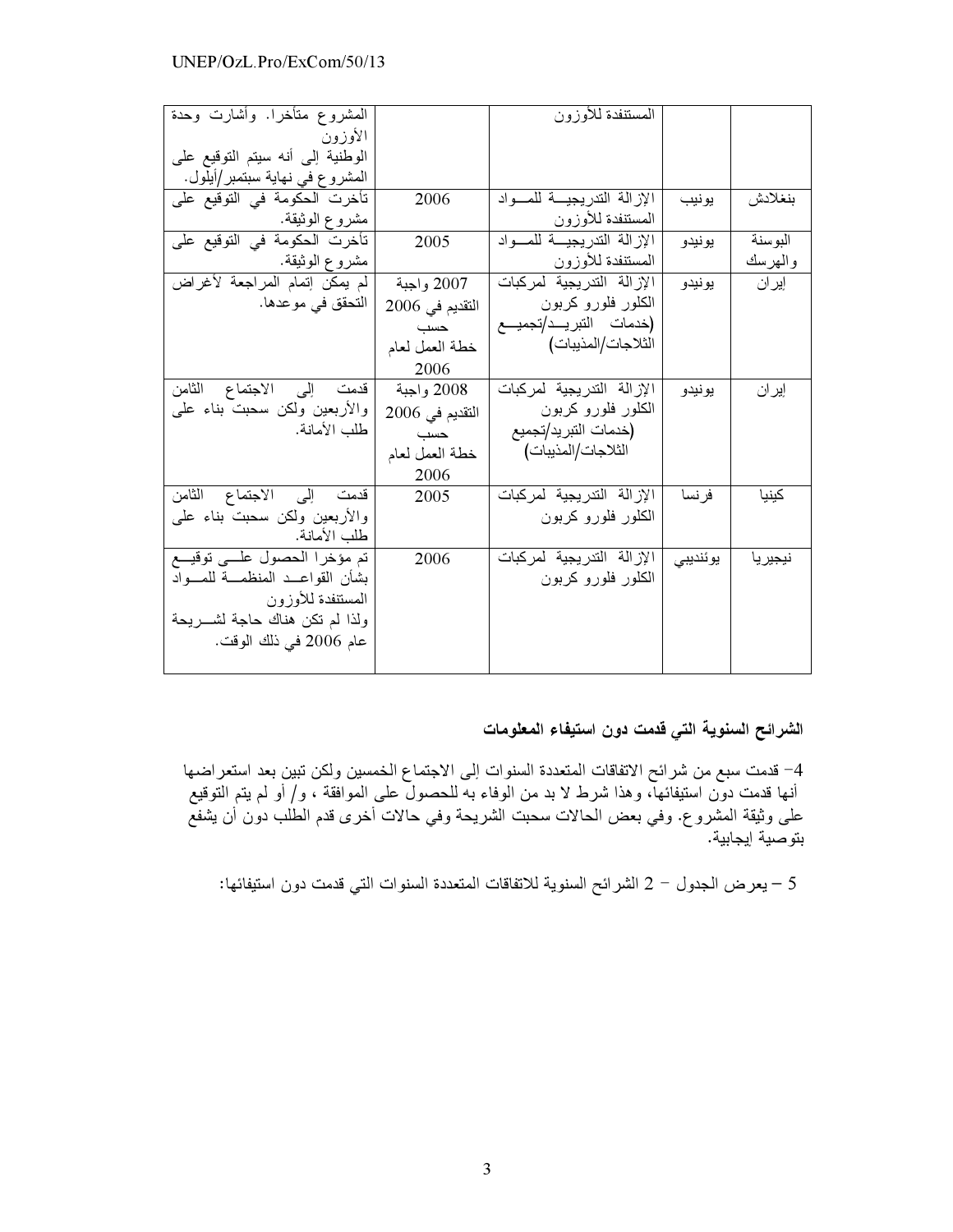الجدول 2 الشرائح السنوية التي قدمت دون أن تطرح للموافقة عليها

| السبب في عدم النظر في الطلب     | الشرائح    | القطاع                         | الوكالة    | البلد      |
|---------------------------------|------------|--------------------------------|------------|------------|
| للموافقة عليه                   |            |                                |            |            |
|                                 |            |                                |            |            |
| لم نتحقق مراحل الأداء. سينظر    | 2007       | مواد رغوية                     | البنـــــك | الصين      |
| في الموافقة على الطلب في        | واجبة      |                                | الدولمي    |            |
| الاجتماع الحادي والخمسين.       | التقديم في |                                |            |            |
|                                 | 2006       |                                |            |            |
| لم يقدم تقرير التحقق.           | 2006       | خدمات التبريد                  | يونيدو     | الصين      |
|                                 |            |                                |            |            |
| لم يتم النوقيع على الانفاق ووفق | 2006       | الإزالة التدريجية<br>للمو اد   | يونيديبي   | كوبا       |
| على تقديم الطلب في الاجتماع     |            | المستنفدة للأوزون              |            |            |
| الحادي والخمسين.                |            |                                |            |            |
| لم يقدم تقرير التحقق.           | 2005       | الإزالة الندريجية لمركبات      | يونيديبي   | نيجيريا    |
|                                 |            | الكلور فلورو كربون             |            |            |
| لم يكن التحقق كافيا وكانت هناك  | 2005       | الإزالة التدريجية لمركبات رابع | يو نيدو    | باكستان    |
| قضايا تتعلق بالامتثال.          |            | كلوريد الكربون                 |            |            |
| تقرير التحقق مفقود.             | 2006       | الإزالة التدريجية لمركبات      | البنك      | الفيلبين   |
|                                 |            | الكلور فلورو كربون             | النولي     |            |
| لم يتم الإفراج عن الشريحة       | 2006       | الإزالة الندريجية لمركبات      | يو نيدو    | فنز و یـلا |
| السابقة قبل نقديم الطلب الحالي  |            | الكلور فلورو كربون             |            |            |
| ولم يرد نقرير النحقق في موعده.  |            |                                |            |            |

6 – قد ترغب اللجنة تنفيذية في تشجيع تلك البلدان والوكالات على تقديم تلك الشرائح في الاجتماع الحادي والخمسين.

### توصيات

7 – قد تر غب اللجنة التنفيذية في أن تنظر في ما يلي:

- الإحاطة علما بالمعلومــات المتعلقة بالشرائح السنويـــة للاتفاقات المتعددة السنوات  $\left( \begin{matrix} 1 \end{matrix} \right)$ المقدمة إلى الأمانة من فرنسا وألمانيـــا ويونيديبي و يونيـــدو والبنـــك الدولي على النحو الوارد في الوثيقة المتعلقة بحالات التأخير في تقديم الشرائح السنوية)UNEP/OzL.Pro/ExCom/50/13:)
- (ب) ملاحظة أن 38 من أصل الشرائح السنوية الـ 49 للاتفاقات المتعددة السنوات التي كانت واجبة التقديم قد قدمت في موعدها إلى الاجتماع الخمسين ،إلا أنه لم يمكن النظر في تسع منها للموافقة عليها لعدم استيفاء الطلب وهذا شَّرط للموافقة لم تتم تلبيته و/ أو لم يتم التوُّقيع على مشروع الوثيقة؛
- (ج) الإحاطة علما بضرورة توجيه رسائل بشأن الشرائح السنوية التالية التي كانت واجبة النقديم إلى الاجتماع الخمسين، وأسباب التأخير المذكورة ،وتشجيع الوكالات المنفذة وحكومات المادة 5 المعنية على تقديم هذه الشرائح السنوية إلى الاجتماع الحادي والخمسين: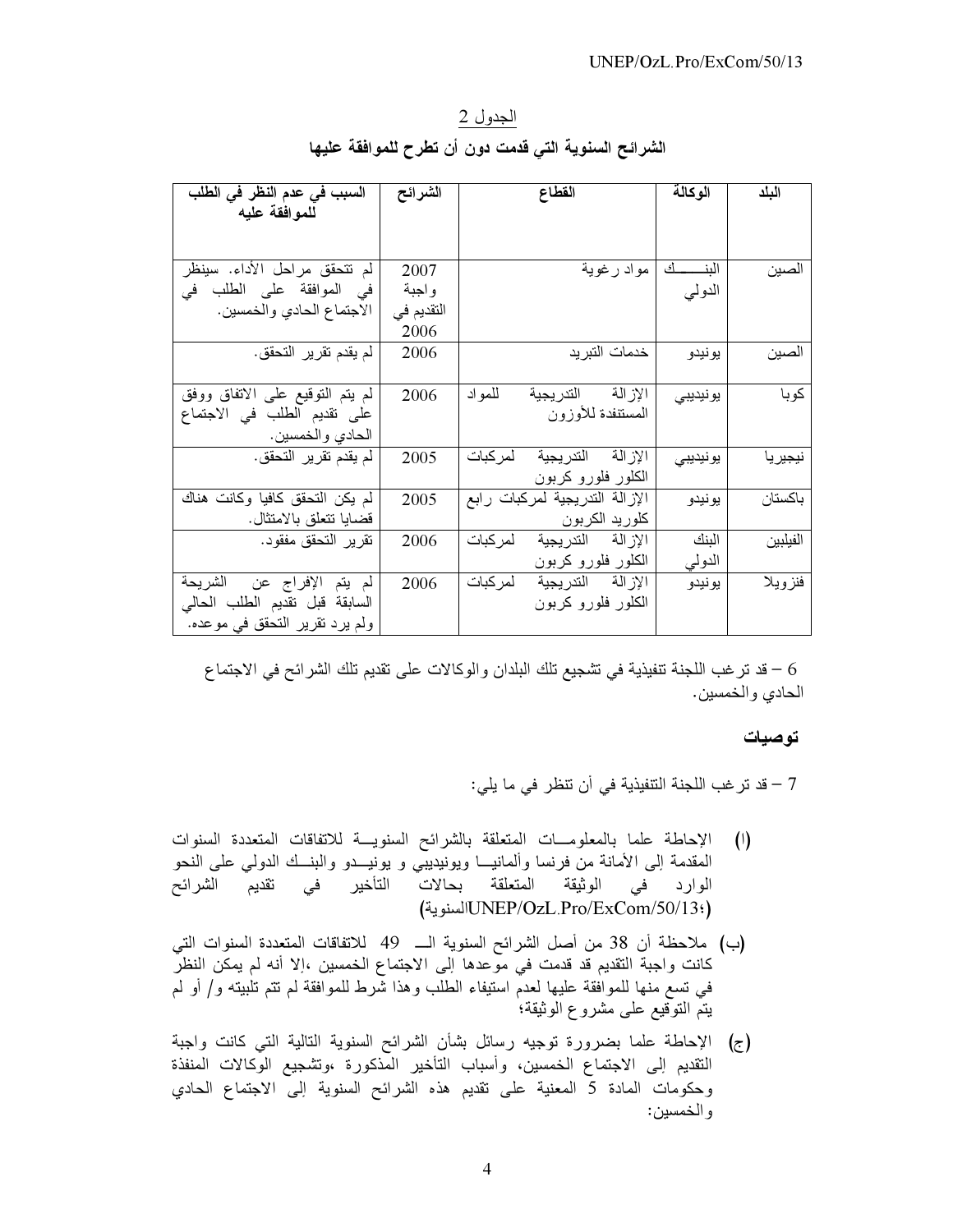| السبب في عدم تقديم الطلب حسبما    | الشرائح         | القطاع                           | الوكالة    | البلد   |
|-----------------------------------|-----------------|----------------------------------|------------|---------|
| أفادت به الوكالة المنفذة          |                 |                                  |            |         |
| أحيلت إلى بونيدو                  | 2006            | الإزالة التدريجية لمركبات        | البنـــــك | أنتيغوا |
|                                   |                 | الكلور فلورو كربون               | الدولمي    | وبربودا |
|                                   |                 |                                  |            |         |
| ستقدم إلى<br>الاجتماع<br>الثاني   | 2005            | الإزالة التدريجية لمركبات        | البنـــــك | جزر     |
| والخمسين                          |                 | الكلور فلورو كربون               | الدولمي    | البهاما |
|                                   |                 |                                  |            |         |
| الاجتماع الحادي<br>ستقدم إلى      | 2005            | الإزالة التدريجية للمواد         | يوئنديبي   | بنغلادش |
| و الخمسين .                       |                 | المستنفدة للأوزون                |            |         |
| لا يزال النوقيع على وثيقة المشروع | 2006            | الإزالة التدريجية للمواد         | يوئنديبي   | بنغلادش |
| متأخرا. وأشارت وحدة الأوزون       |                 | المستنفدة للأوزون                |            |         |
| الوطنية إلىي أنه سيتم التوقيع على |                 |                                  |            |         |
| المشروع في نهاية سبتمبر/أيلول.    |                 |                                  |            |         |
| لا بزال النوقيع على وثبقة المشروع | 2005            | الإزالة التدريجية للمواد         | يونيب      | بنغلادش |
| متأخرا. وأشارت وحدة الأوزون       |                 | المستنفدة للأوزون                |            |         |
| الوطنية إلى أنه سيتم التوقيع على  |                 |                                  |            |         |
| المشرو ع في نهاية سبتمبر/أيلول.   |                 |                                  |            |         |
| تأخرت الحكومة في التوقيع على      | 2006            | الإزالة التدريجية للمواد         | يونيب      | بنغلادش |
| مشروع الوثيقة.                    |                 | المستنفدة للأوزون                |            |         |
| تأخرت الحكومة في التوقيع على      | 2005            | الإزالة التدريجية للمواد         | يو نيدو    | البوسنة |
| مشروع الوثيقة.                    |                 | المستنفدة للأوزون                |            | والهرسك |
| لم يمكن إنمام المراجعة لأغراض     | 2007 واجبة      | الإزالة التدريجية لمركبات        | يو نيدو    | إيران   |
| التحقق في موعدها.                 | التقديم في 2006 | الكلور فلورو كربون               |            |         |
|                                   | حسب             | (خدمات النبريـــد/تجميـــع       |            |         |
|                                   | خطة العمل لعام  | الثلاجات/المذيبات)               |            |         |
|                                   | 2006            |                                  |            |         |
| قدمت إلى الاجتماع الثامن          | 2008 واجبة      | الإزالة التدريجية لمركبات        | يونيدو     | إيران   |
| والأربعين ولكن سحبت بناء علمي     | النقديم في 2006 | الكلور فلورو كربون               |            |         |
| طلب الأمانة.                      | حسب             | (خدمات التبر يد/تجميع            |            |         |
|                                   | خطة العمل لعام  | الثلاجات/المذيبات)               |            |         |
|                                   | 2006            |                                  |            |         |
| قدمت إلى الاجتماع الثامن          | 2005            | فرنسا  الإزالة التدريجية لمركبات |            | كينيا   |
| والأربعين ولكن سحبت بناء على      |                 | الكلور فلورو كربون               |            |         |
| طلب الأمانة.                      |                 |                                  |            |         |
| تحقق تقدم مؤخرا من أجل الحصول     | 2006            | الإزالة التدريجية لمركبات        | يوئنديبي   | نيجيريا |
| على نوقيع بشأن القواعد المنظمـــة |                 | الكلور فلورو كربون               |            |         |
| للمواد المستنفدة                  |                 |                                  |            |         |
| للأوزون ولذا لم نكن هناك حاجسة    |                 |                                  |            |         |
| لشريحة عام 2006 في ذلك الوقت.     |                 |                                  |            |         |
|                                   |                 |                                  |            |         |

د – الإحاطة علما بضرورة توجيه رسائل بشأن الشرائح السنوية التالية التي قدمت إلى الاجتماع الخمسين لكن لم يتم النظر فيها للموافقة عليها للأسباب المذكورة ،وتشجيع الوكالات المنفذة وحكومات المادة 5 المعنية على تقديم هذه الشرائح السنوية إلى الاجتماع الحادي والخمسين: